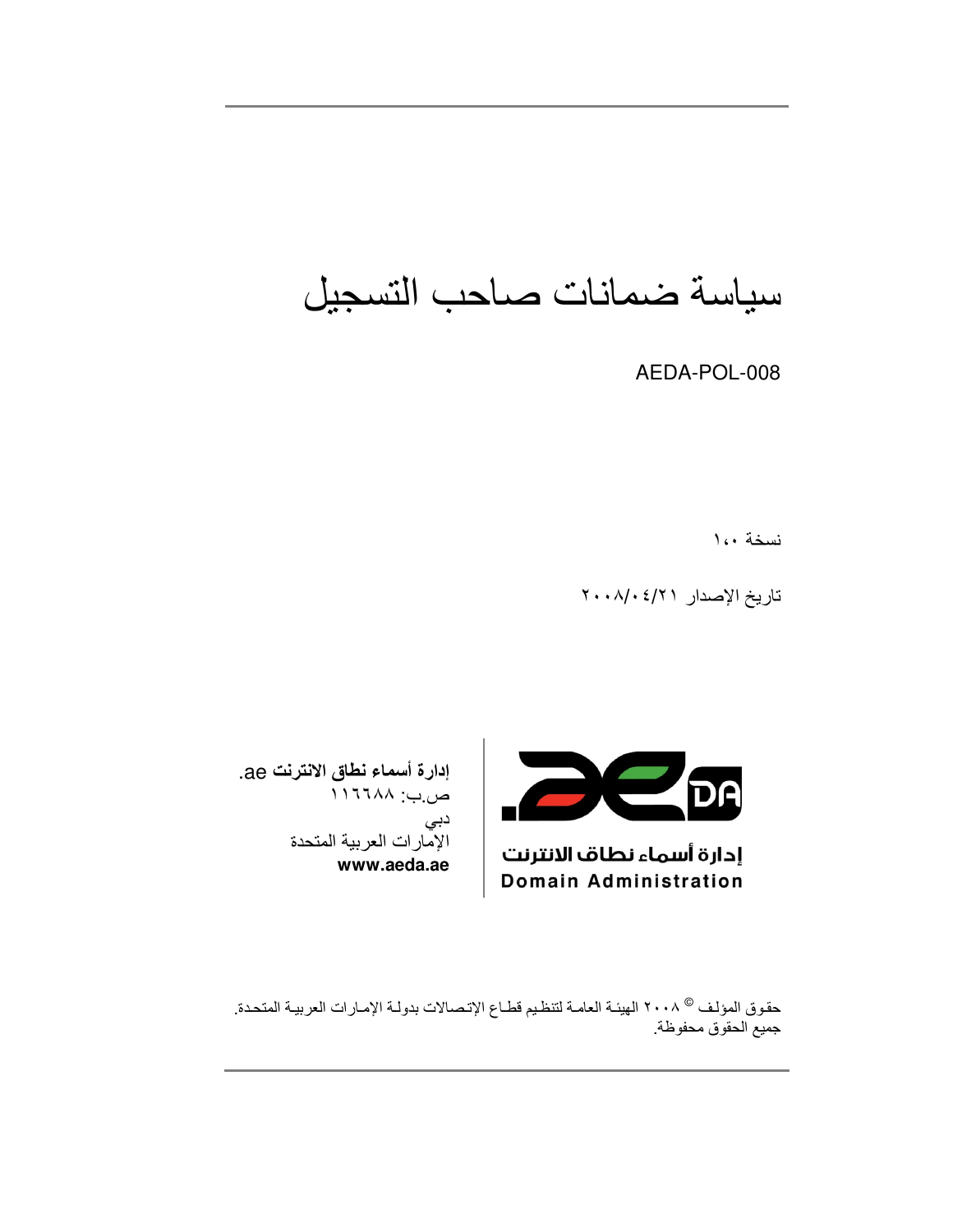### فهرس المحتويات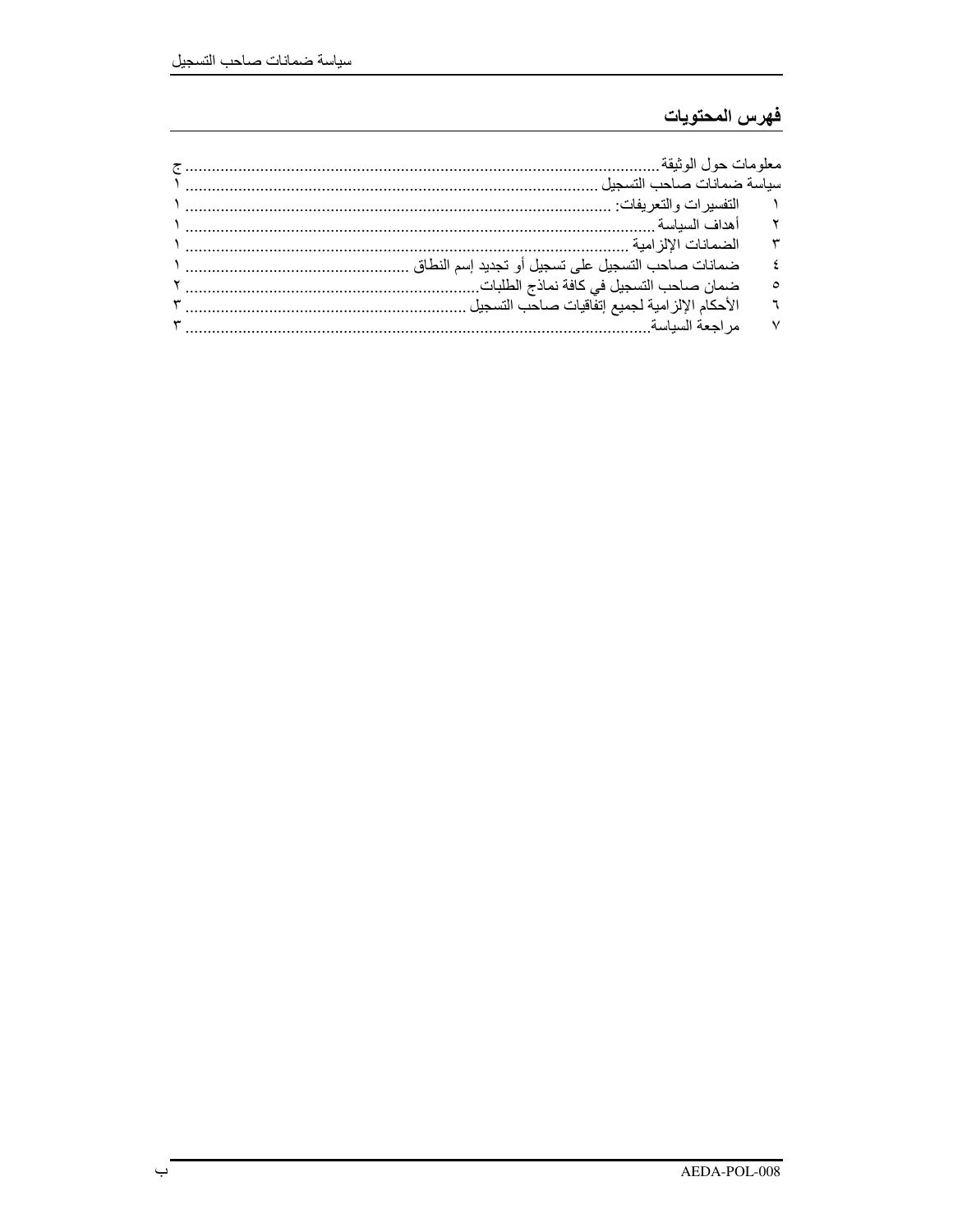# معلومات حول الوثيقة

معلومات الاتصال الخاصة بالوثيقة

لمزيد من التفاصيل حول هذه الوثيقة، يرجى الاتصال بالعنوان التالي:

| المنصب:            | مسؤول سياسات                                    |
|--------------------|-------------------------------------------------|
| العنوان:           | ص. ب: ١١٦٦٨٨ دبي، دولة الإمارات العربية المتحدة |
| رقم الاتصال:       | $+9V$ $557AAAAA$                                |
| البريد الإلكتروني: | policy@aeda.ae                                  |

وضع الوثيقة

فيما يلي ملخص وضع الوثيقة:

| .                                 | <u>J D</u><br>. . |
|-----------------------------------|-------------------|
|                                   | نسخه:             |
| $Y \cdot \cdot \Lambda/\Lambda/T$ | تاريخ النفاذ:     |
| سآريه                             | الوضع:            |
| $Y \cdot \cdot \Lambda / 2 / 7$   | ' تاريخ الإصدار : |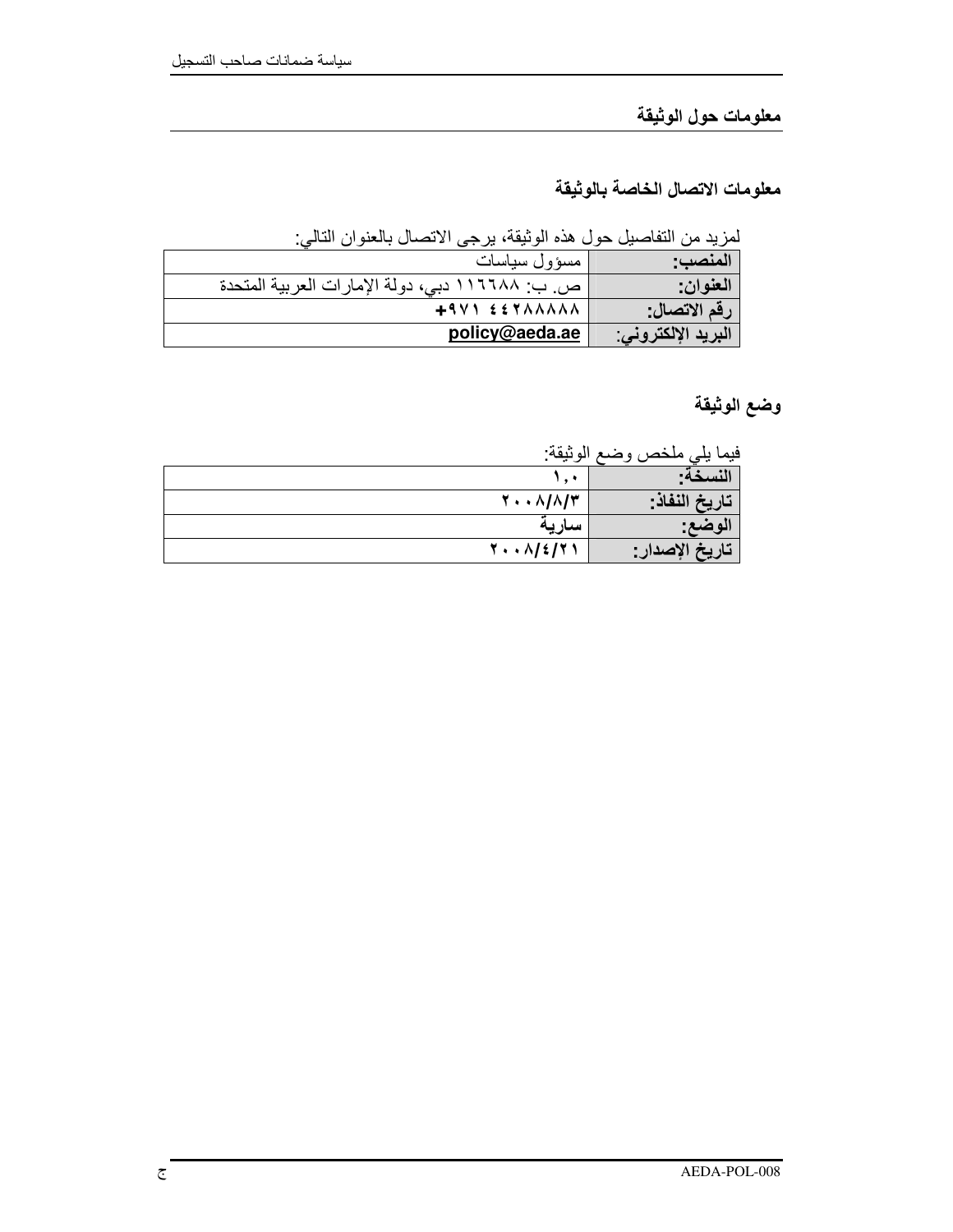## سياسة ضمانات صاحب التسجيل

١

#### أهداف السباسة  $\blacktriangledown$

تنص كل من إتفاقية السجل ــ المسجل وترخيص إسم النطاق المعنى على أن كافة إتفاقيات صاحب التسجيل تحتوي على تصريح من صاحب التسجيل يلتزم فيه بتلبية متطلبات التأهيل والإلتزام بتلبيتها طوال فترة ترخيص إسم النطاق، ويلتزم كذلك بأن الضمانات المنصوص عليها في البند ٤ من هذه السياسة مشمولة بالإشارة إليها في إتفاقية صاحب التسجيل المعنية وترخيص اسم النطاق المعنى.

> الضمانات الإلزامية ٣

يشترط طلب تسجيل أو تجديد اسم نطاق أن يقدم صـاحب التسجيل الضمانات المحددة في البند ٤ من هذه السياسة. ويتم تقديم هذه الضمانات إلى المسجل والإدارة بحيث تكونَ متجددة وسارية في كل يوم من أيام فترة ترخيص اسم النطاق.

### ضمانات صاحب التسجيل على تسجيل أو تجديد إسم النطاق  $\pmb{\xi}$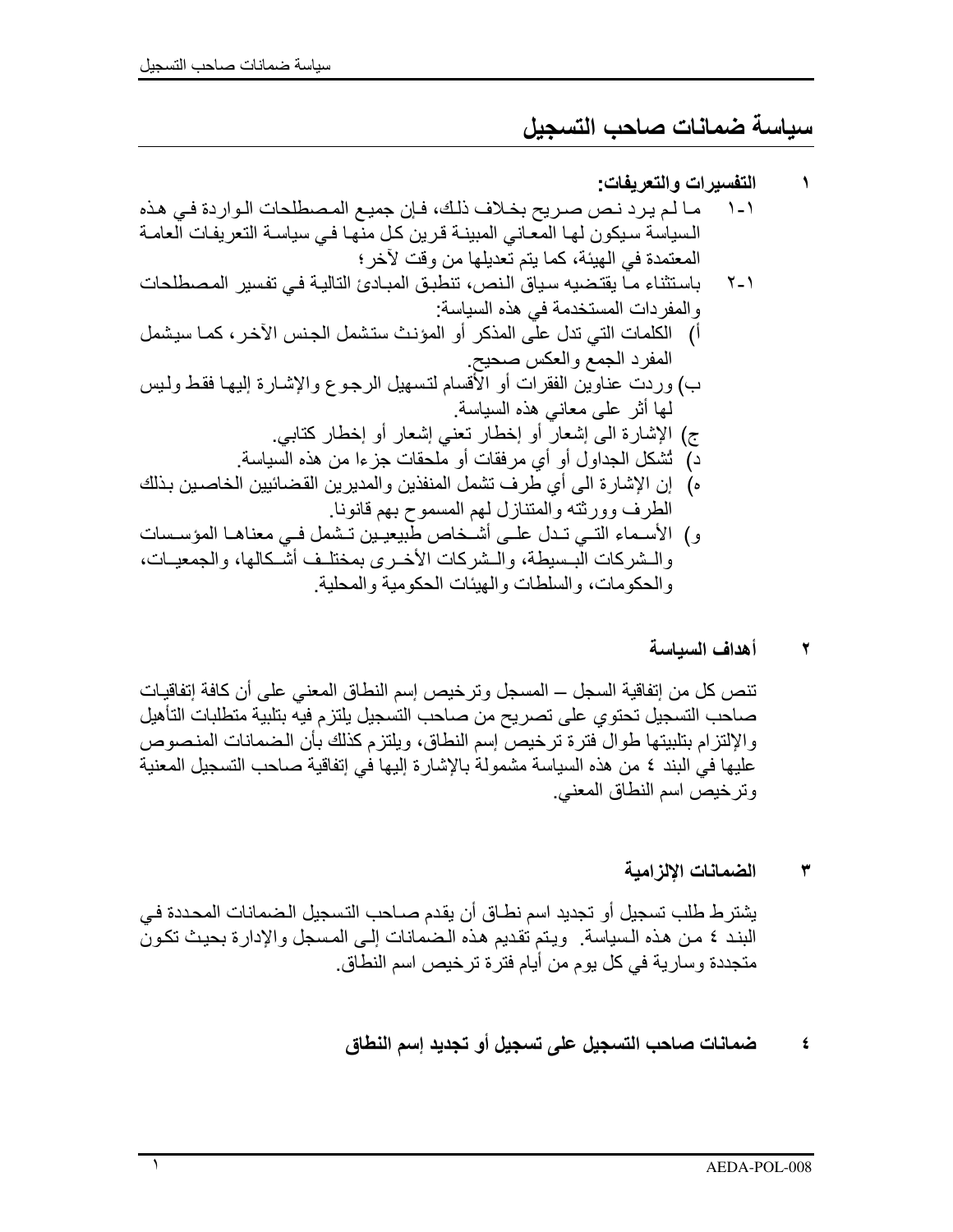يقدم صـاحب التسجيل، ويُعتبر أنه قد قدم، الـضمانات التاليـة عندما يتقدم بطلب لتسجيل أو تجديد تسجيل اسم نطاق:

- كافة المعلومات المقدمة لتسجيل أو تجديد تسجيل إسم النطـاق (بمـا فـي ذلك كافـة  $1 - 2$ الوثائق المؤيدة، إن وجدت) يجب أن تكون حقيقية وكاملة وصحيحة وغير مضللة بأي طر بقة كانت، و أن بكون الطلب قد تم تقديمه بنية حسنة.
- أن يلبي صاحب التسجيل، ويستمر في تلبية، متطلبات الأهلية المقررة في سياسات  $Y - 2$ الإدارة ذات الصلة لإسم النطاق وطوال فترة ترخيص اسم النطاق
- ر هنا بعلم ومعرفة وإعتقاد صـاحب التسجيل، أن لا يشكل تسجيل أو إستخدام إسم  $\mathbf{r}$  -  $\epsilon$ النطــاق ولـن يـشكل مـستقبلاً تعـديـًا، بـشكل مباشـر أو غيـر مباشـر ، علــى الحقـوق القانو نبة للغير أو إنتهاكاً لهذه الحقوق بطر بقة أخر ي.
- أن لا بكون صـاحب التسجيل بتعمد تسجيل أو استخدام إسم النطـاق، بشكل مباشر أو  $\xi - \xi$ غير مباشر ، لأغراض غير قانونية.
- ر هنا بعلم ومعرفة وإعتقاد صـاحب التسجيل، أن لا يشكل تسجيل أو إستخدام إسم  $0 - 2$ النطاق إنتهاكًا، مباشرا أو غير مباشرا، لأى من القوانين أو الأنظمة السارية.
- أن لا يكون صـاحب التسجيل قد قدم سابقاً طلبــاً لـنفس إسم النطــاق مــع مـسجل آخـر  $7 - 2$ لإستخدام نفس متطلبات التأهيل، وأن المسجل الآخر قد رفض الطلب
- أن يكون صـاحب التسجيل مدركاً أنـه حتى فـي حـال قبـول إسم نطـاق للتسجيل فـإن  $V - \epsilon$ إستحقاق صـاحب التسجيل ليسجل إسم النطاق قد يواجه معارضـة من آخرين يدعون بحقو ق لإسم النطاق.
- أن يكون صـاحب التسجيل مـدركـًا بـأن الإدارـة أو المسجل يستطيعان إلغـاء تسجيل  $\lambda$ - $\epsilon$ إسم النطاق (أي ترخيص إسم النطـاق) إذا تبين أن أحد ضـمـاناته غيـر مـستوفي أو غير حقيقي أو غير كامل أو غير صحيح أو مضلل.
	- ضمان صاحب التسجيل في كافة نماذج الطلبات

ينبغي أن تظهر التصريحات التالية بشكل واضح ودائم في كافـة نمـاذج التسجيل أو التجديد سواء الورقية منها أو الإلكترونية:

"بتقديم هذا الطلب لإسم النطاق فإنك بهذا تؤكد أنك مؤ هل لحياز ة اسم النطاق المحدد في هذا الطِّلب، وأن جميع المعلومات المزودة فـي هذا الطلب حقيقية وكاملة وصـحيحةً وليست مضللة بأي طريقة كانت . وإذا تبين في وقت لاحق أن أياً من هذه البيانـات غير حقيقية أو غير كاملة أو غير صحيحة أو مضللة بأي طريقة كانت، أو أنك كنت قد قدمت هذا الطلب بسوء نية، فسيتم الغاء تر خيص اسم النطاق وستفقد بشكل دائم الحق في إستخدام إسم النطاق" .